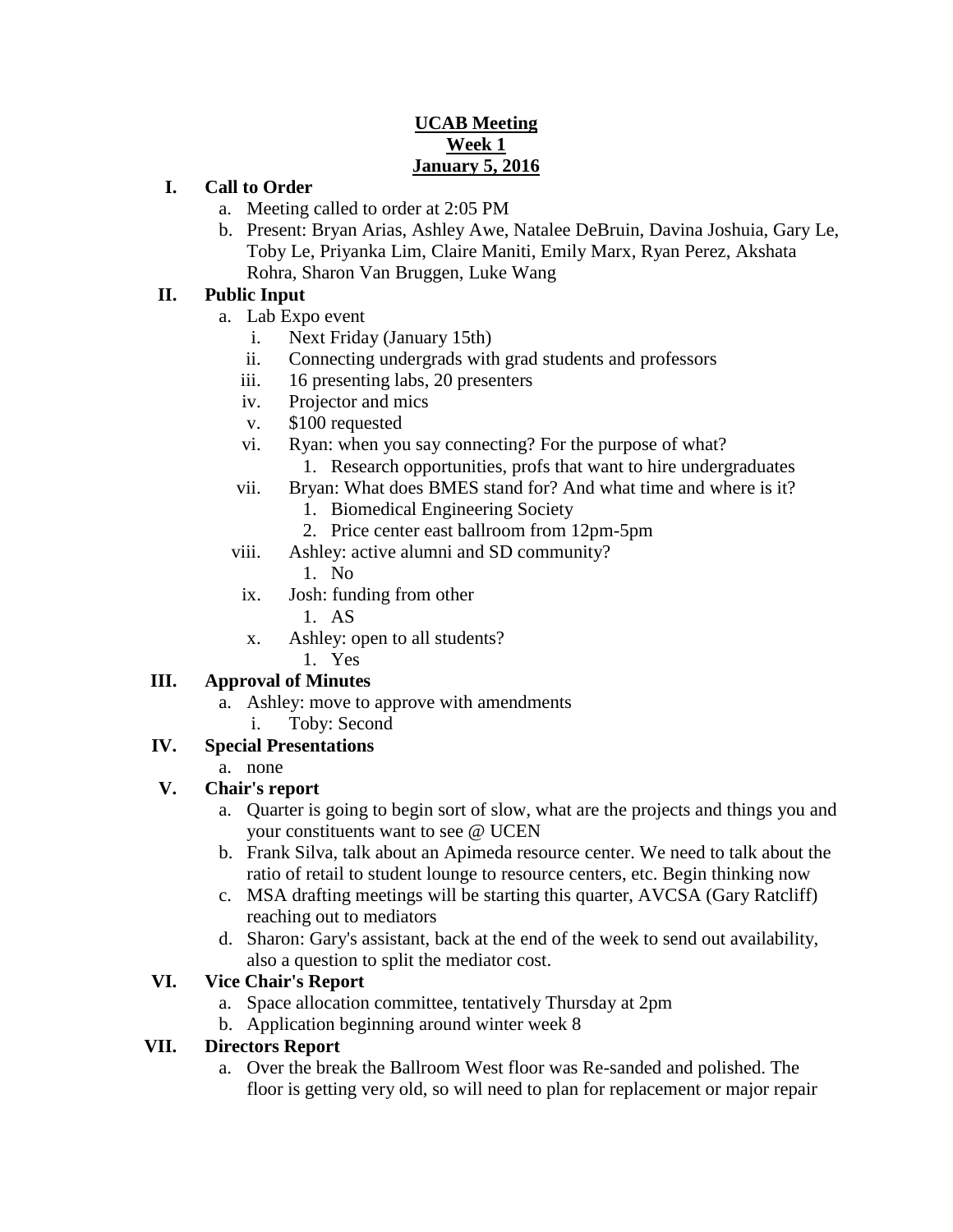- b. Installed trench drain in front of the Starbucks, so far it is working very well
- c. Starbucks punch list, pick up the things that you don't like, electrical panel cover, HVAC issue- back of house had no air flow. Those issues have been fixed
- d. Intertribal resource center
	- i. Inside still closed off
	- ii. Still in the process of recruiting a director
- e. Shogun: approved renovations for their plumbing, faulty material
- f. Student Center, re-upholstered the booths, also did a deep clean at Hi Thai
- g. Approved TTV to put in their own flooring, unusual agreement, but it was an appropriate situation
- h. Refreshed the Vera Cruz room (in the original student center) new carpet, repaired wall
- i. Black Resource Center is working on their expansion
- j. Taco Villa finally approved to begin construction
	- i. Space abation above Taco Villa still in process
	- ii. Pre-construction meeting to be scheduled, talk about the rules and regulation
	- iii. About 2 weeks away
- k. Pub- waiting on new designs, expected mid- to end-January
- l. Upcoming renewals: Hi Thai (March 2017), Rubio's and Jamba Juice (Jan 2017)
- m. Ryan: update on Taco Villa
- n. Ashley: what month Rubio's and Jamba?
	- i. Sharon: Jan 2017
- o. Luke: Starbucks add additional tax?
	- i. Sharon: campus requires us to charge tax, however, we still use California Starbucks pricing

# **VIII. New Business**

- a. Tech fee subsidy
	- i. Biomedical engineering society (BMES)
		- 1. Educational: yes
		- 2. More than 3 hours during operating hours: yes
		- 3. Off hours: maybe (one hour into off hours)
		- 4. At the Original Student Center: no
		- 5. Alumni participation: no
		- 6. San Diego Community involvement: no
		- 7. All UCSD students: yes
		- 8. Seek funding from other sources: yes
		- 9. Free: yes
		- 10. Fundraiser: no
		- 11. Ryan: move to approve \$100

#### a. Bryan: second

b. Co-op reduced rent discussion